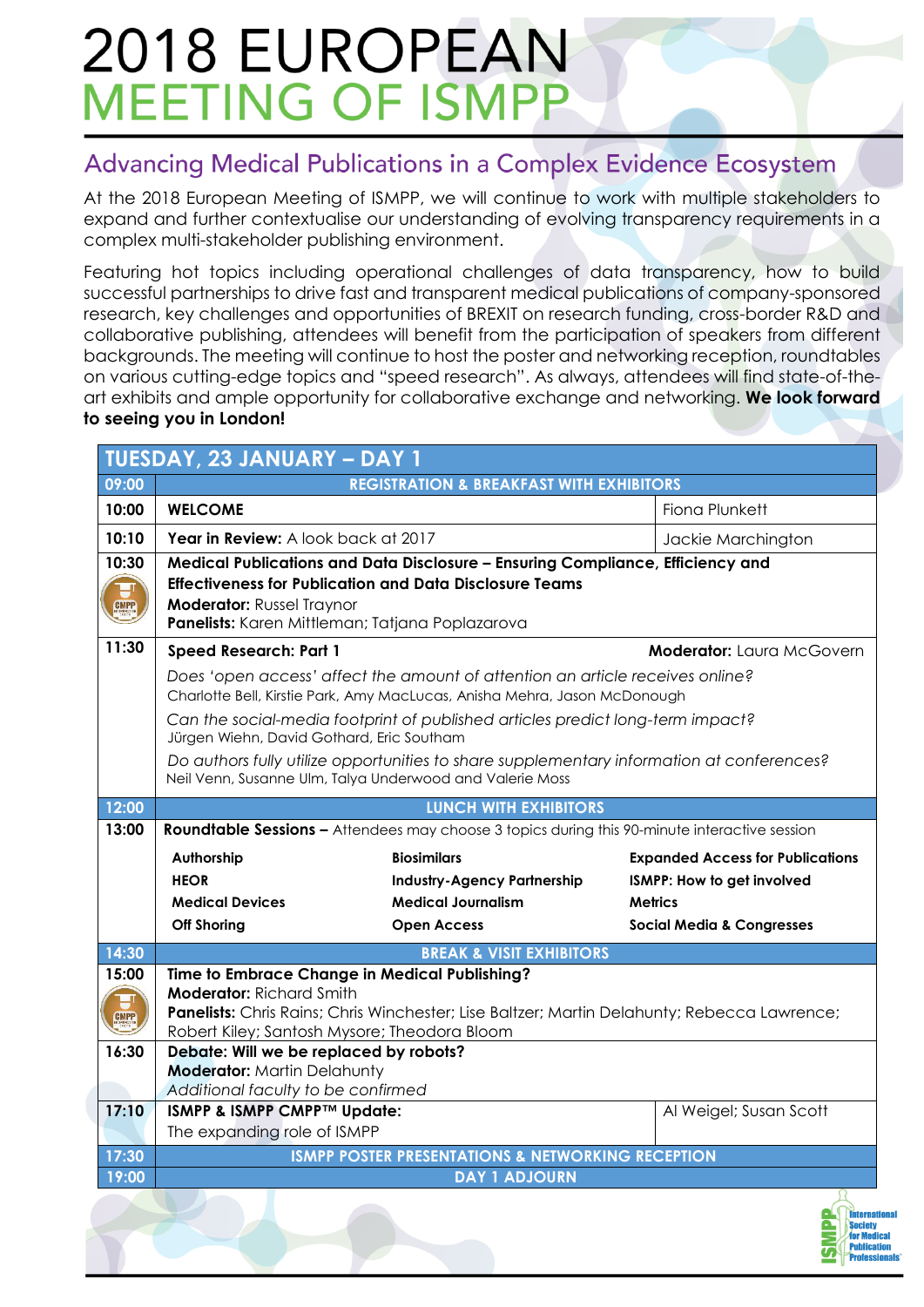### Advancing Medical Publications in a Complex Evidence Ecosystem

| WEDNESDAY, 24 JANUARY - DAY 2 |                                                                                                                                                                                                  |  |  |  |  |
|-------------------------------|--------------------------------------------------------------------------------------------------------------------------------------------------------------------------------------------------|--|--|--|--|
| 08:00                         | <b>REGISTRATION &amp; BREAKFAST WITH EXHIBITORS</b>                                                                                                                                              |  |  |  |  |
| 09:00                         | <b>INTRODUCTIONS</b><br><b>Fiona Plunkett</b>                                                                                                                                                    |  |  |  |  |
| 09:05                         | Evolving transparency requirements in a complex multi-stakeholder environment                                                                                                                    |  |  |  |  |
|                               | Anne-Sophie Henry-Eude; Katherine Tucker; Marie-Claire Pickaert; Stuart Spencer; Rafal                                                                                                           |  |  |  |  |
| <b>CMPP</b>                   | Swierzewski; Trish Groves; Valerie Philipon                                                                                                                                                      |  |  |  |  |
| 10:30                         | <b>BREAK &amp; VISIT EXHIBITORS</b>                                                                                                                                                              |  |  |  |  |
| 11:00                         | <b>Speed Research: Part 2</b><br><b>Moderator: Laura McGovern</b>                                                                                                                                |  |  |  |  |
|                               | Reporting of Delphi methods to achieve consensus on guidelines in rare diseases<br>Henrike K Resemann, Sarah Clements, Annabel Griffiths and Danielle Sheard                                     |  |  |  |  |
|                               | Should we consider patients in communication plans?<br>Anna Georgieva, Akvile Lukose, Niina Nuottamo, Nikki Moreland, Michelle McNamara and Saskia Bijvank                                       |  |  |  |  |
|                               | Patient involvement or not? Analysis of "Patient involvement" statements in clinical trial<br>publications in The BMJ<br>Anne-Clare Wadsworth, Lauri Arnstein, Rachel Jones and Karen L. Woolley |  |  |  |  |
| 11:30                         | <b>Keynote Address:</b><br>Faculty to be confirmed<br><b>TBC</b>                                                                                                                                 |  |  |  |  |
| 12:15                         | <b>LUNCH WITH EXHIBITORS</b>                                                                                                                                                                     |  |  |  |  |
| 13:15                         | <b>Parallel Sessions</b>                                                                                                                                                                         |  |  |  |  |
|                               | Attendees select 2 topics during this 90-minute segment*                                                                                                                                         |  |  |  |  |
|                               | 1. Patient involvement in research and communication: opportunities and challenges<br>Rachel Jones; Karen Woolley; Antonio Ciaglia                                                               |  |  |  |  |
|                               | The growing importance of RWE: what does it mean for publication professionals?<br>2.                                                                                                            |  |  |  |  |
|                               | Helene Karcher; Clementine Nordon                                                                                                                                                                |  |  |  |  |
|                               | Facing the challenges of publishing unfavourable, negative, equivalence or non-<br>3.                                                                                                            |  |  |  |  |
|                               | confirmatory data<br>Jan Seal-Roberts; Danielle Sheard                                                                                                                                           |  |  |  |  |
|                               | The Learning Room*-this session is designed for publication professionals with less than 3<br>4.<br>years' experience and requires pre-registration. This session runs for 90-minutes.           |  |  |  |  |
|                               |                                                                                                                                                                                                  |  |  |  |  |
|                               | Steven Walker, John Gonzalez, Alison Lovibond, Duncan Currie, Beatrix Dörr, Susan                                                                                                                |  |  |  |  |
|                               | Hasmall, Simon Page, Anna-Lisa Fisher                                                                                                                                                            |  |  |  |  |
| 14:45                         | <b>BREAK &amp; VISIT EXHIBITORS</b>                                                                                                                                                              |  |  |  |  |
| 15:15                         | <b>Keynote Address:</b><br>Faculty to be confirmed<br>The Impact of BREXIT                                                                                                                       |  |  |  |  |
| 16:00                         | <b>Awards &amp; Exhibitor Raffle</b>                                                                                                                                                             |  |  |  |  |
| 16:15                         | <b>Meeting Close</b><br>Al Weigel                                                                                                                                                                |  |  |  |  |
| 16:30                         | <b>ADJOURN</b>                                                                                                                                                                                   |  |  |  |  |

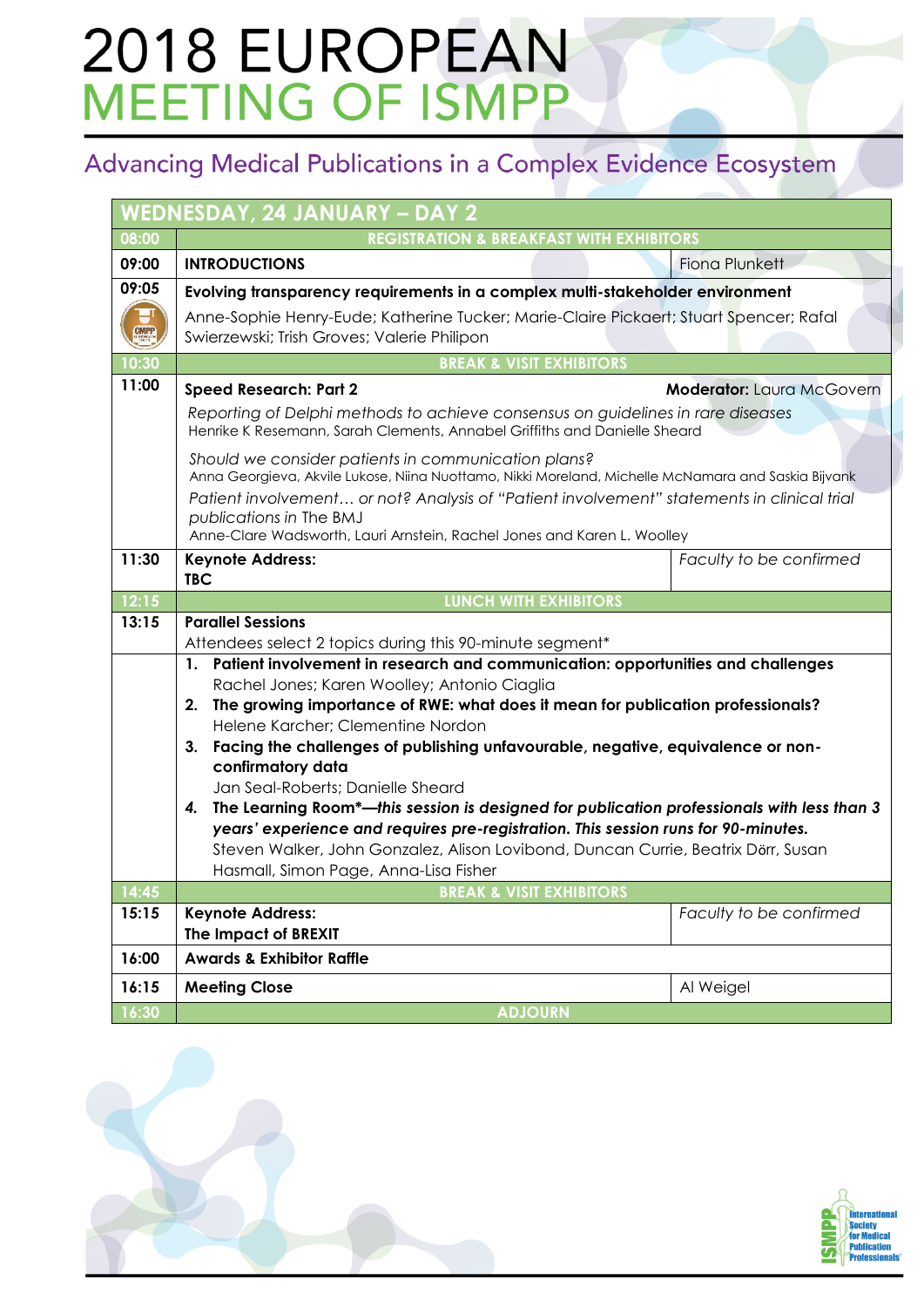#### Advancing Medical Publications in a Complex Evidence Ecosystem

#### **FACULTY**

**Lise Baltzer** Director Global Publications, Global Medical Affairs Novo Nordisk A/S **Duncan Currie**

Freelance Medical Writer Maze House Medical Ltd

**Anna-Lisa Fisher** Portfolio Lead Envision Pharma Group

**Susan Hasmall** Freelance Medical Writer & **Consultant** 

**Helene Karcher** Vice-President & Global Head, Real-World Modeling LA-SER Group

**Jackie Marchington** Director, Global Operations **Caudex** 

**Santosh Mysore** Senior Lead Publication Manager GlaxoSmithKline **Marie-Claire Pickaert**

Deputy Director General EFPIA

**Tatjana Poplazarova** Vice President, Head of Vaccines Office for Medical Governance & Bioethics GSK

**Jan Seal-Roberts** Publishing Director Adis, Springer Healthcare

**Stuart Spencer** Senior Executive Editor *The Lancet*

**Theodora Bloom**  Executive Editor *The BMJ*

**Martin Delahunty** Director & Owner Inspiring STEM Consulting **John Gonzalez** Managing Director, Solanum Medical Communications Ltd

**Anne-Sophie Henry-Eude** Head of Documents Access and Publication Service EMA

**Rebecca Lawrence** Managing Director F1000Research

**Laura McGovern** Senior Portfolio Director ApotheCom

**Clementine Nordon** Pharmacoepidemiologist LA-SER Group

**Valerie Philipon**  Head of Scientific Publications Shire

**Chris Rains** VP, Global Medical Affairs Shire Pharmaceuticals

**Danielle Sheard** Head of Publications Costello Medical **Rafal Swierzewski** European Medicines Agency

**Antonio Ciaglia** Policy Manager IAPO

**Beatrix Dörr Director CORILIVAR** 

**Trish Groves** Director of Academic Outreach, Editor-in-chief BMJ Open, *The BMJ*

**Rachel Jones** Patient Engagement **Consultant** admedicum Business for Patients GmbH & Co KG

**Alison Lovibond** Director, Scientific & Editorial Services Articulate Science

**Karen Mittleman** Senior Director, Global Medical Affairs, Publications Compliance Officer Sanofi **Simon Page**

Managing Scientific Director Cambridge Medical Communication

**Fiona Plunkett** Director, Client Services Articulate Science

**Susan Scott Director** Scott Pharma Solutions Ltd

**Richard Smith** Former Editor *The BMJ* **Russell Traynor** Technology Business Lead Envision Pharma Group